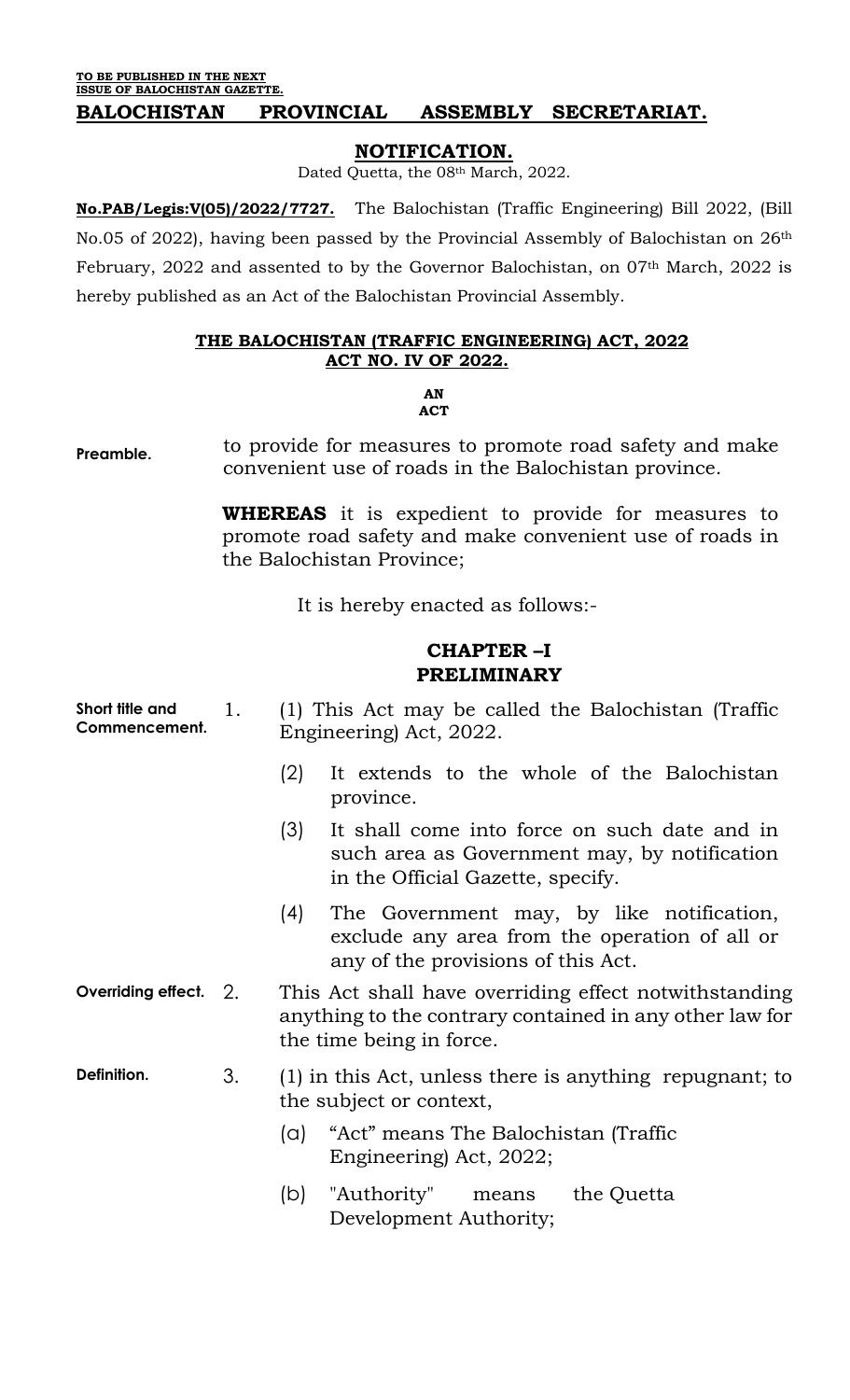- (c) "Board" means the Balochistan Transport Board established under section 4;
- (d) "Bureau" means the Traffic Engineering Bureau;
- (e) "Bus" means any contract carriage, stage carriage or public service vehicle;
- (f) "Chairman" means the Chairman of the Board;
- (g) "Committee" means the Transport Operation committee constituted under section 7;
- (h) "Director General of the board" means the Director General of the Authority;
- (i) "Director General of the bureau" means the Director General of the traffic engineering bureau;
- (j) "Directors" means the Directors of the Bureau;
- (k) "Deputy Directors" and "Assistant Directors" means the Deputy and Assistant Directors of the Bureau;
- (l) "Fund" means the Traffic Engineering Bureau Fund constituted under this Act;
- (m) "Government" means the Government of Balochistan;
- (n) "Loading or unloading" means the picking up or setting down of persons or goods;
- (o) "Parking" means keeping a vehicle stationery for any reason other than the need to avoid interference with another road user or collision with an obstruction or to comply with traffic laws, or for picking up or setting down persons or goods;
- (p) "Prescribed" means prescribed by rules or regulations;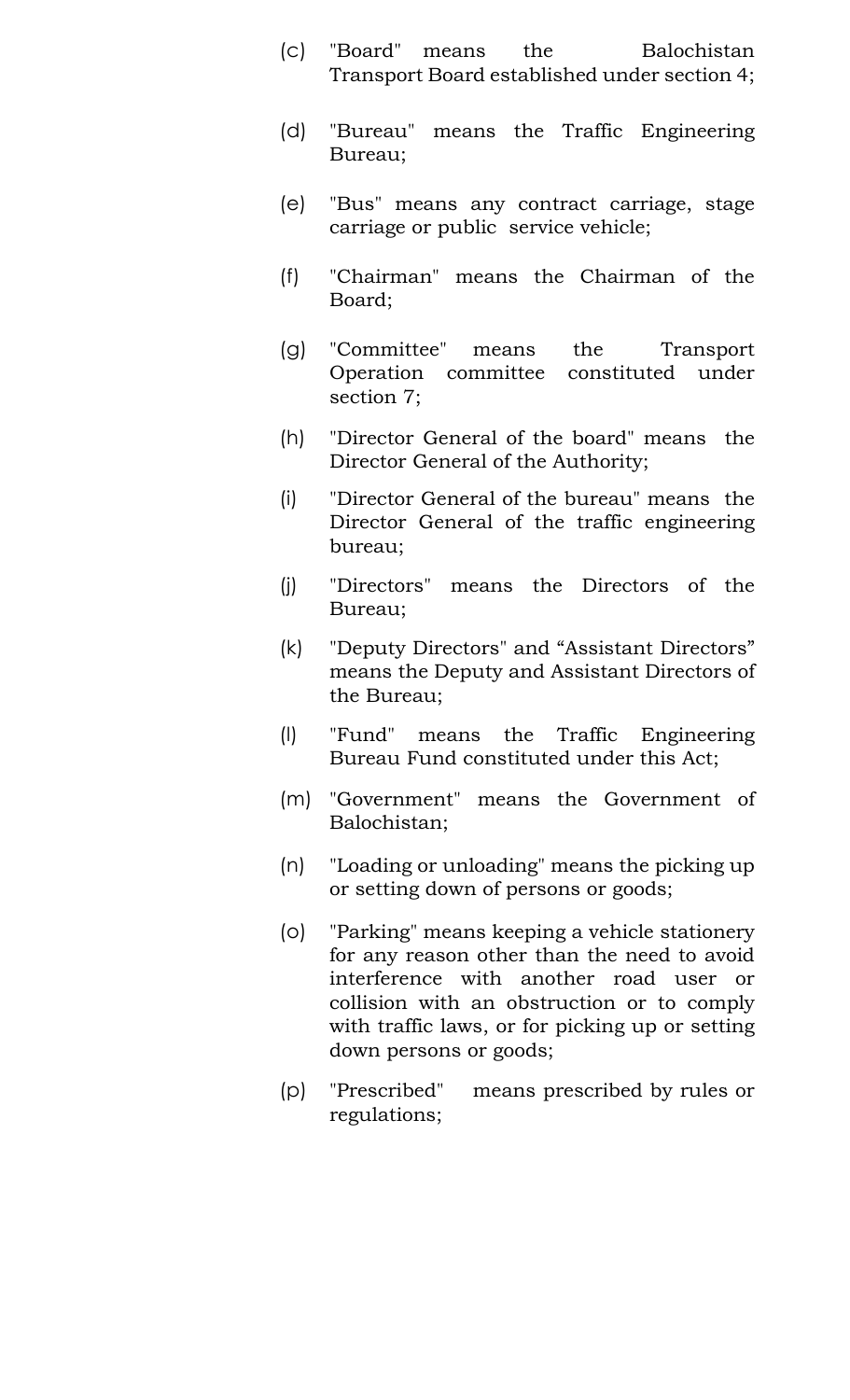- (q) "road" means carriage-way, cart ways, streets and lanes together with footpaths and pavements adjacent thereto which have been constructed or are maintained by Government or any local authority and are designated and intended for, or used by the general public for the passage of vehicles, and includes all culverts bridges and works of every description built on, under or across any road;
- (r) "rules" means rules framed under this Act;
- (s) "regulations" means regulations made under this Act;
- (t) "truck" means a transport vehicle the registered axle weight of which exceeds 5,000 kilograms, or the registered laden weigh of which exceeds 6,500 kilograms;
- (u) "vehicle" means any wheeled conveyance drawn propelled or driven by any kind of power, including human and animal power.

(2) Words and expressions used but not defined in this Act shall unless the context otherwise requires, have the meanings as assigned to them in the Provincial Motor Vehicle Ordinance, 1965.

## **CHAPTER –II THE BALOCHISTAN TRANSPORT BOARD PART-I ESTABLISHMENT AND CONSTITUTION OF THE BOARD**

- 4. (1) The Government shall, by notification in the Official Gazette, establish a Board to be known as the Balochistan Transport Board.
	- (2) The Board shall consist of,
		- (a) The Chief Minister …Chairman
		- (b) The Director General ...Member
		- (c) DIGP/SP (traffic police) …Member
		- (d) The Director…Technical Member And
		- (e) Such other official and non-official members as may, from time to time, be appointed by the Government.

**Establishment and constitution of the Board.**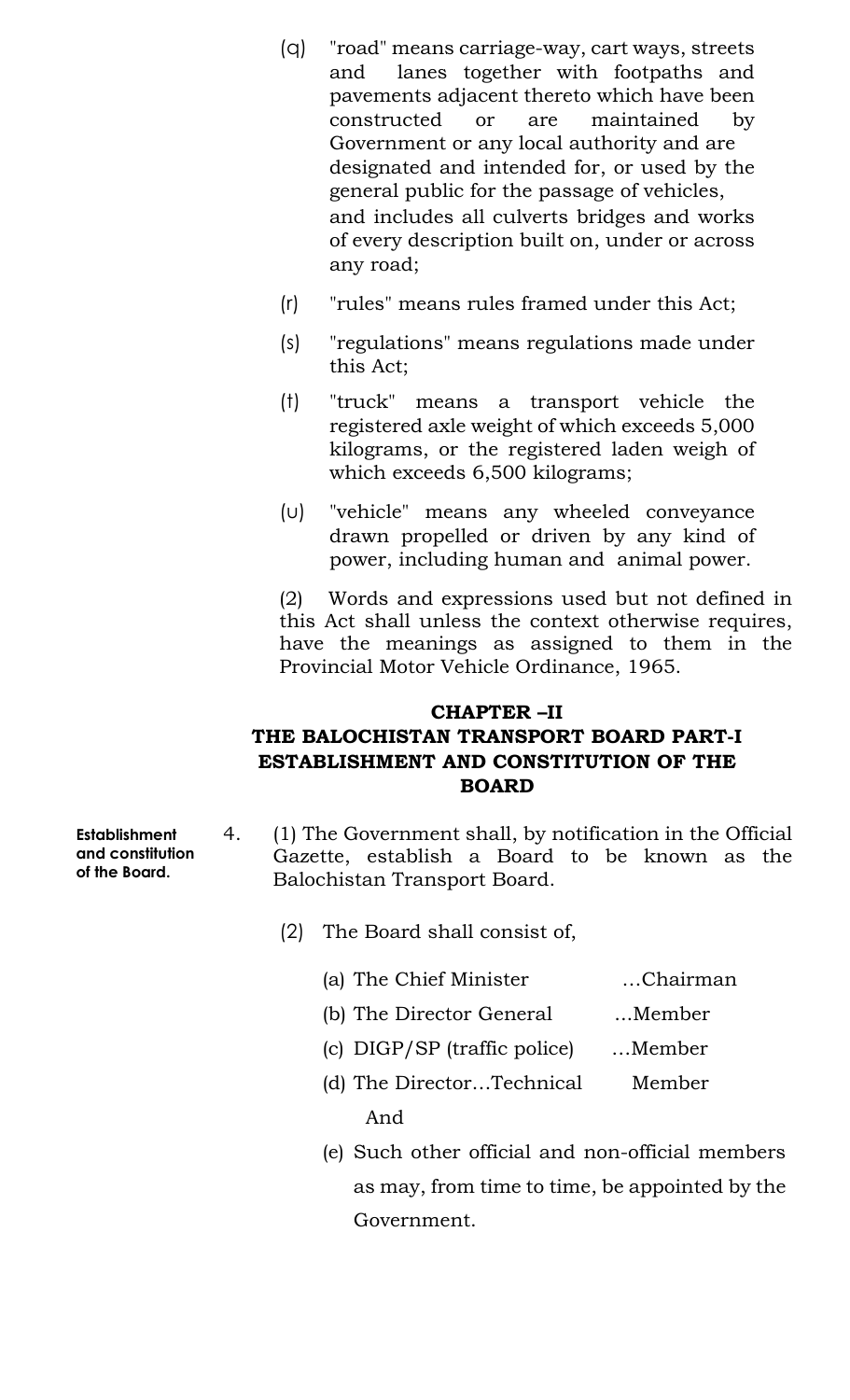(3) The Chairman may co-opt. any person as a member of the Board for a particular purpose or specified period.

(4) The Chairman may appoint any person or member as the Secretary of the Board.

(5) A member shall hold office at the pleasure of the Government.

# **PART –II POWERS AND FUNCTIONS OF THE BOARD**

5. (1) The Board shall, notwithstanding anything contained in this Act, have powers,

- (a) to examine and resolve all matters relating to transport and traffic and incidental matters thereto;
- (b) to formulate policies in respect of the said matters;
- (c) to afford guidance on questions of policy by such directions as it may from time to time give to the concerned agencies in the transport sector.
- 6. The meetings of the Board shall be held at such times and at such places and in such manner as may be directed by the Chairman.

#### **CHAPTER–III TRANSPORT OPERATION COMMITTEE PART-I CONSTITUTION OF THE COMMITTEE**

7. (1) The Government shall, by notification in the Official Gazette, constitute a Committee known as the Transport Operation Committee.

> (2) The Committee shall consist of the Minister for Transport who shall be its Chairman and such other official and non-official members as may be appointed by the Government.

**Power** and 5. **functions of the Board**

**Meeting of the Board**

**Constitution of the committee.**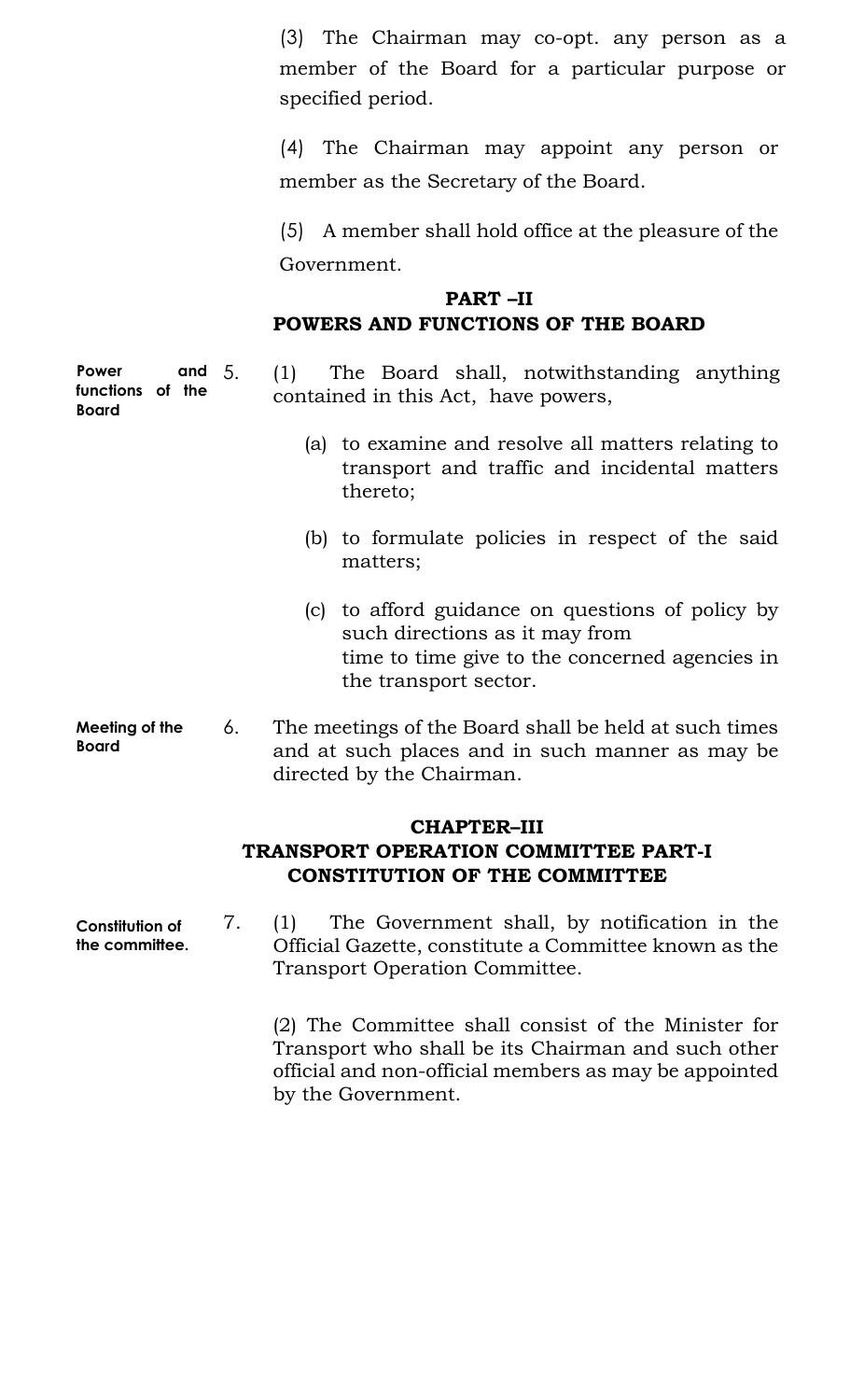### **PART-II FUNCTIONS OF THE COMMITTEE**

**Functions of the Committee**

Subject to the control and direction of the Board, the committee shall,

- (a) exercise such powers and take such measures as may be necessary for carrying out the purposes of this Act;
- (b) be responsible for effective coordination of activities of all agencies in transport sector.
- **Meeting of the Committee** The committee shall meet at such times and such places as may be directed by the chairman of the Committee and shall meet at least once in two months.

# **CHAPTER –IV TRAFFIC ENGINEERING BUREAU**

**Establishment of Bureau and its supervision** 10. (1) Government shall, by notification in the Official Gazette, establish a Bureau to be known as the Balochistan Transport Bureau under the supervision of transport department.

> (2) The Bureau shall be headed by the Director General, (other than Director General of Authority) having further branches (wings/ directorates), under his control named as fallows**;**

- (a) Transport planning wing;
- (b) Traffic engineering wing;
- (c) Administrative wing;

(3) The general direction and administration of the Bureau and its affairs shall vest in the Director general who may perform all functions and do all acts and things which may be exercised or done by the Bureau.

**Appointment of Director, Officers and other staff.** 11. (1)The Director General of the bureau may, for efficient performance of the functions of the Bureau in addition to Directors, Deputy Directors, Assistant Directors, who shall be**,** a whole time Officer, appoint such other Officers, staff, experts and consultants, whole time or part time, as he may consider necessary.

> (2) The Directors, Deputy Directors, Assistant Directors, Officers, staff, experts and consultants shall possess such professional, technical, ministerial or secretarial qualifications and experience and shall be appointed on such terms and conditions as may be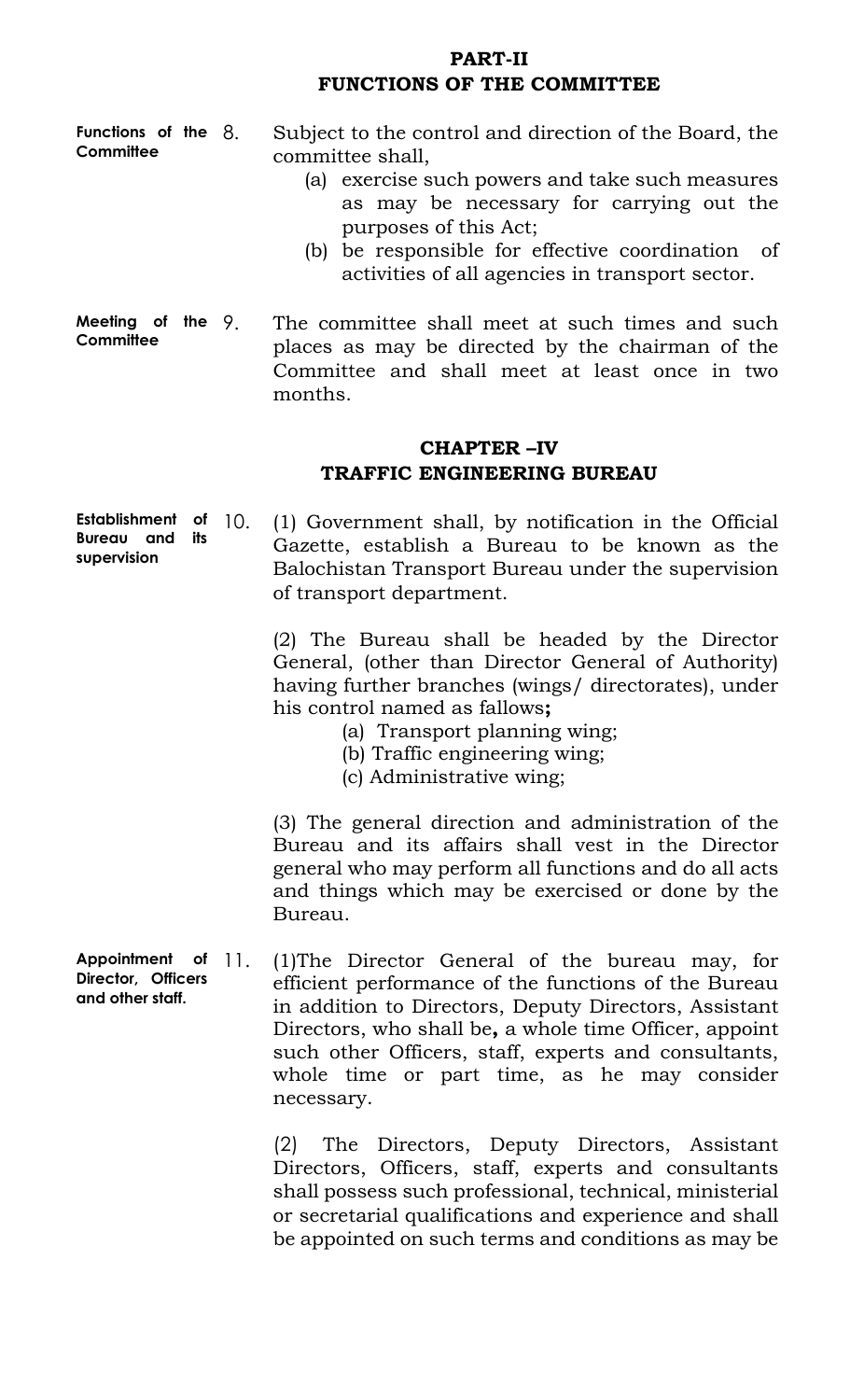prescribed by rules; provided that such terms and conditions shall not be less favorable than those admissible to them immediately before the coming into force of this Act.

(3) The Directors, Deputy Directors, Assistant Directors, Officers, experts, consultants are engaged whole time and the staff of the Bureau shall be liable to such disciplinary action and in such manner as may be prescribed by rules.

**Functions of the Bureau.** (1) The Bureau shall,

- (a) ensure implementation in an expeditious and efficient manner the policy formulated or schemes approved or orders passed by the Board;
- (b) define, design standards, specifications and lay out plans of roads for the safe and convenient use of and efficient movement of traffic on such roads and convey the same to the concerned agency or authority for being adopted while constructing or repairing roads or bridges;
- (c) advise the concerned agency or authority to turn, divert or close any road or part thereof either temporary or permanently;
- (d) cause the boundaries of any existing road by the concerned agency or authority to be widened, altered, improved, repaired or readjusted;
- (e) fix and convey to the concerned agency or authority the specification, alignment and point of junction for the access to a property from a road;
- (f) advise the concerned agency or authority to regulate the type, number and speed of vehicles using any road or part thereof by means of barriers, diversion roads, or any other means;
- (g) monitor and undertake regular traffic surveys on roads and provide to the concerned agency or authority such advice as may be necessary for formulating transport policy;
- (h) be responsible for the collection, analysis and publication of road accidents data on the basis of the monthly reports of accidents to be furnished by every police station or otherwise;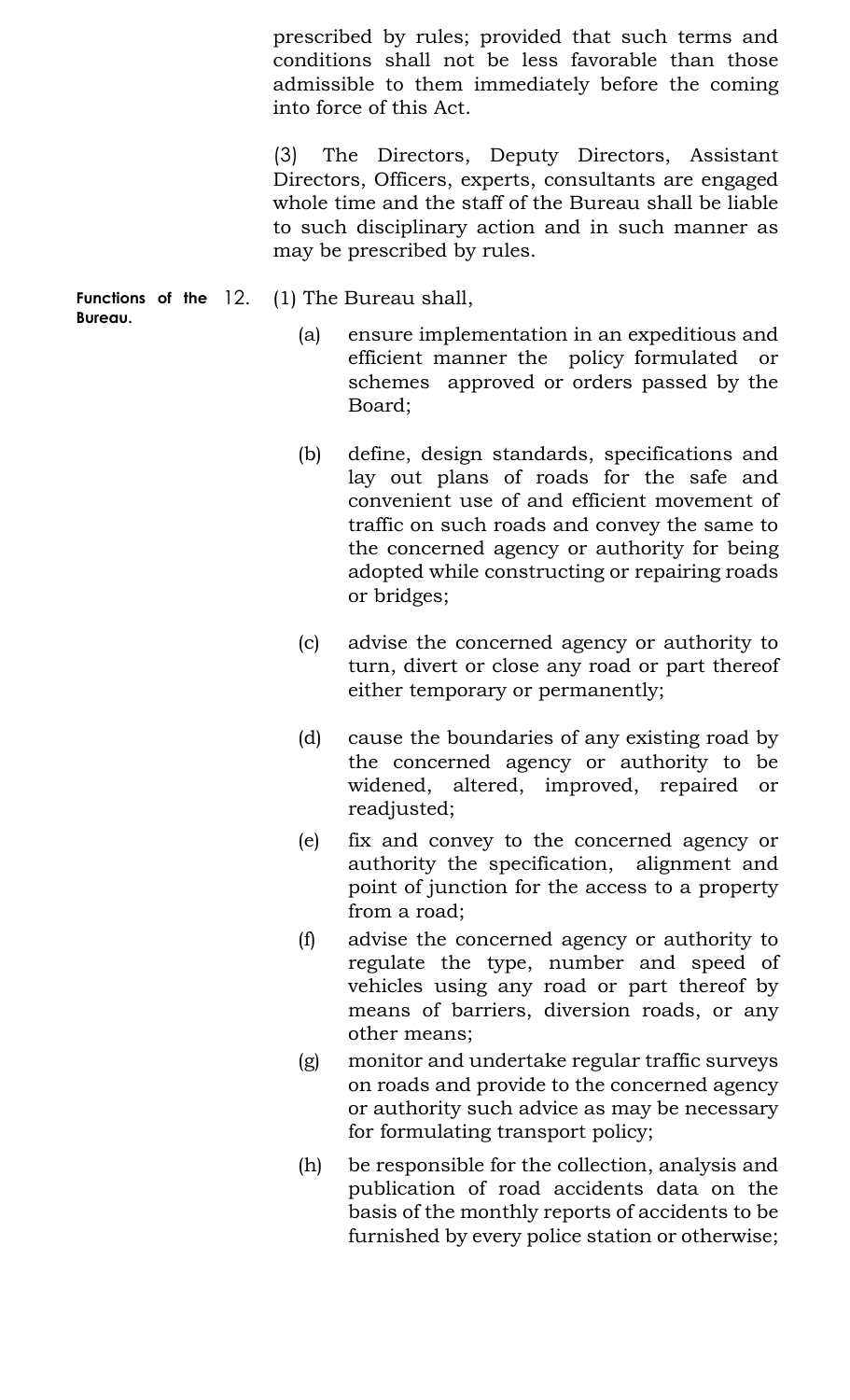- (i) identify the needs of the pedestrians and the facilities as may be provided for them by the concerned agency or authority (including construction of overhead bridges or underground ways) to enable them to cross the roads safely;
- (j) verify whether bus routes are compatible with road capacity and if necessary, recommend to the Regional Transport Authority revision, planning or re-planning of routes and cancellation of route permits keeping in view the road capacity;
- (k) undertake the management, design, specifications, installation, control, operation, monitoring and maintenance of traffic signals;
- (l) identify need for bus and truck stops and terminals and make recommendations to the concerned agency or authority with regard to location and relocation of such stops and terminals;
- (m) identify and covey to the concerned agency or authority areas of roads where parking or loading or unloading of vehicles shall be prohibited;
- (n) define and maintain a parking policy and impose parking fee;
- (o) ensure in collaboration with the Building Control Authority that the building of the specified type make adequate provision for access, parking and safe and efficient vehicular movement;
- (p) advise the concerned agency or authority with regard to control, execution. Size and location of advertising signs, neon-signs, hoardings, poles and posts and make recommendations to such agency or authority for removal or modification of such advertising signs, neon-signs, hoardings, poles and posts;
- (q) identify requirements for road safety, arrange educational programmes, training courses and launch campaigns to promote traffic safety sense and create more awareness in public about traffic laws;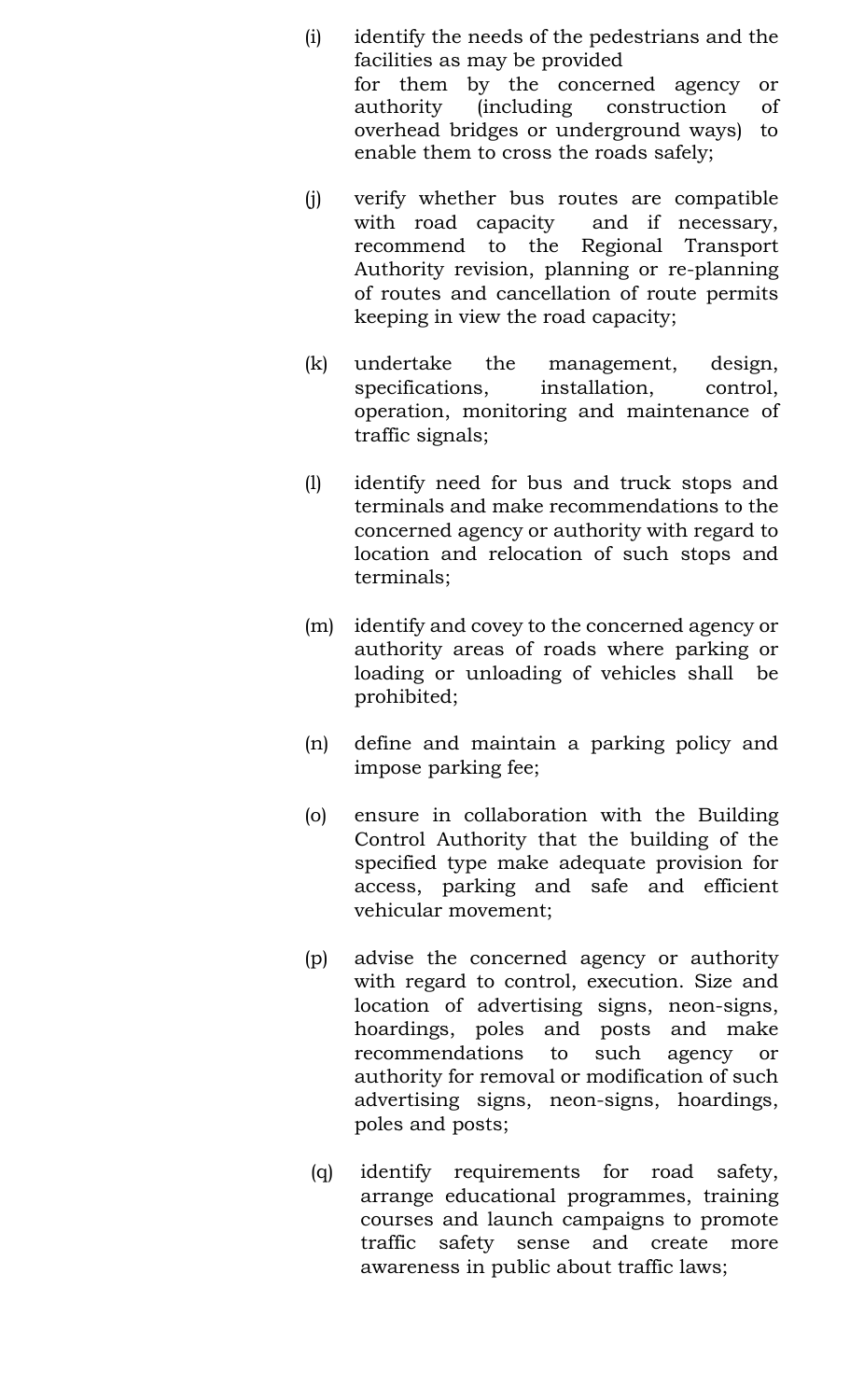- (r) require the concerned agency or authority to remove encroachment on any road or in its vicinity which is likely to become and obstruction or danger to traffic;
- (s) conduct research and advise various agencies on traffic and transport policy and planning;
- (t) make recommendations to The Government with regard to improvement or reorganization of Traffic Police;
- (u) take such step as may be necessary or conducive to the attainment of its objectives;
- (v) perform such other functions as may be assigned to it under this Act by the Board, Committee or Director-General.
- (2) The Bureau shall, in discharging of its functions, have power to require police assistance where necessary, and on every such requisition the police shall immediately render the required assistance.
- (3) The advice given or recommendations made by the Bureau in respect of any matter specified in subsection (1) shall as far as possible be acted upon or implemented by the concerned agency or authority.
- (4) If any advice or recommendation of the Bureau is disputed, the concerned agency or authority may require the Bureau to re-consider the advice or recommendations and if on reconsideration, difference still persists, the matter shall be placed by the Bureau before the Committee for its orders which shall be final and binding.

(5) The Bureau shall be competent to oversee and check the implementation of its advice or recommendations and in case it is satisfied that the advice or recommendation is not implemented in the specified manner or the implementation thereof is otherwise defective it may give appropriate instructions to the concerned agency or authority which shall comply with them.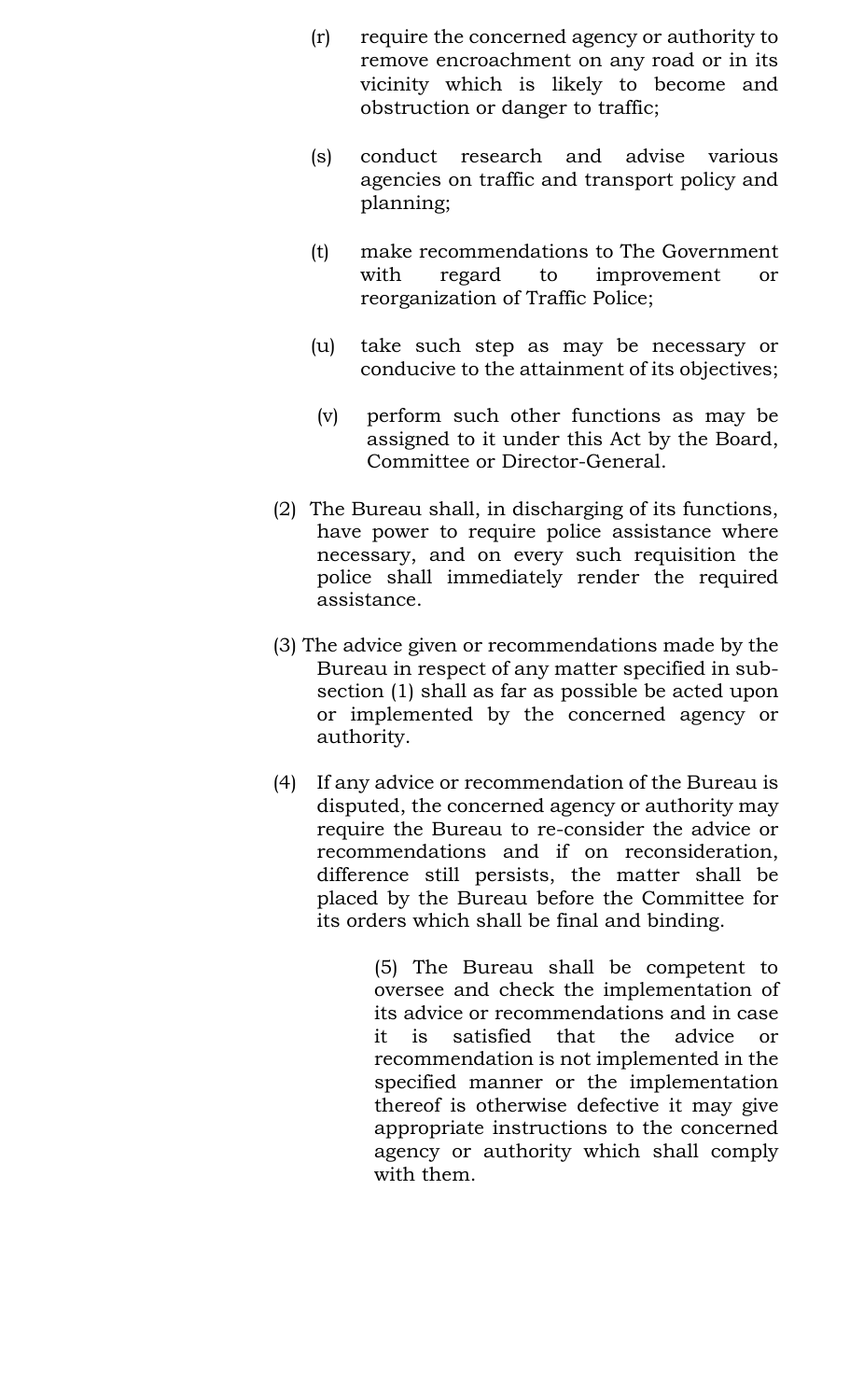**The Powers of the Director General Bureau.**

13. Subject to the provisions of this Act and rules made thereunder and the Director-General shall,

- (a) exercise effective control over and responsible for smooth functioning of the day to day affairs of the Bureau;
- (b) supervise the financial and executive administration of the Bureau and perform all duties assigned and exercise all powers conferred on or delegated to him by or under this Act;
- (c) be responsible and have the authority necessary for overseeing the implementation by the concerned agency or authority of the orders or schemes approved by the Board or Committee or recommendations or suggestions made by the Bureau;

(d) have powers to exercise administrative control over the personal of the Bureau;

14. The officers, experts, consultants and the staff of the Bureau shall exercise such powers and perform such functions as may be assigned to by the Director.

# **CHAPTER –V CONTROL OF TRAFFIC AND ROADS AND REGULATIONS OF TRAFFIC.**

- **Transfer of control of road.** The Government may, by notification, transfer control of any road from itself to any other authority or to the Bureau in regard to such matters dealt with by this Act and on such conditions, as may be specified in the notification.
- **Encroachment.** 16. (1) The agency or authority concerned with the construction and maintenance of or having control over a road may, with the advice of the Bureau and having due regard to the safety and convenience of traffic on a road and subject to such conditions as the Bureau may impose, permit any person on payment of such fees as it may fix,

**Power and functions of the officers, experts consultants and staff.**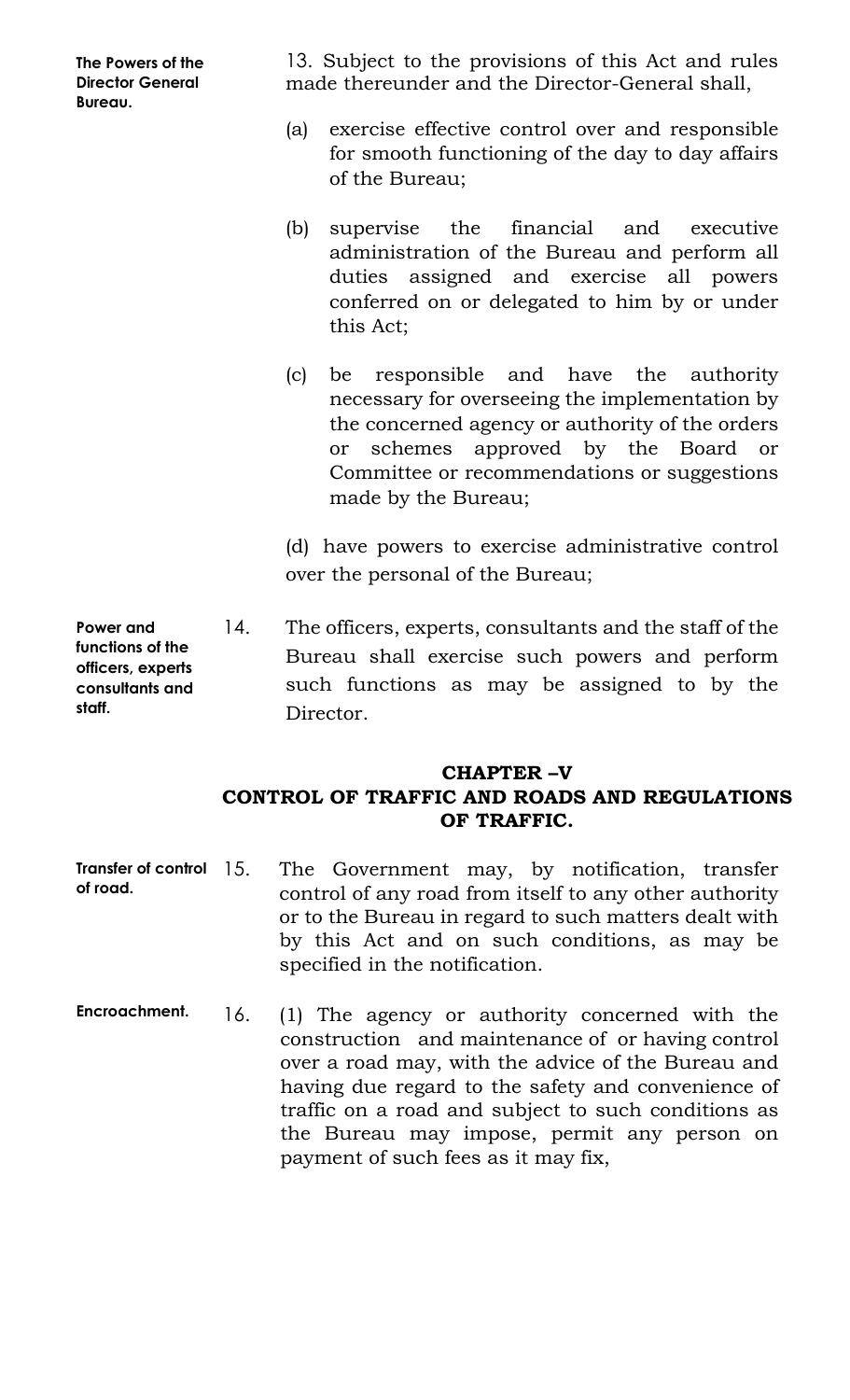- (a) to place a movable encroachment on any road in front of any building owned by him at the ground level;
- (b) to make a movable structure over hanging a road;
- (c) to deposit or cause to be deposited building materials, goods for sale or other articles on any road; and
- (d) to set up a stall or scaffolding on any road.

(2) Any person who does any of the acts enumerated in subsection (1) or sets up any fence or hedge without the written permission of the agency or authority concerned shall be punished with fine which may extend to twenty five (25) thousand rupees and such agency or authority may, after giving reasonable notice to the offender requiring him to remove the offending structure, fence, hedge, deposit, goods, articles, stall or scaffolding, and upon his failure to comply with such notice, within the time specified therein, itself remove the offending structure, fence, hedge, deposit, goods, articles, stall or scaffolding, and may recover the cost thereof from the offender.

(3) The offending material referred to in sub-section (2) shall be disposed of in such manner as may be prescribed by rules.

17. (1) Notwithstanding anything contained in any other law for the time being in force, no person or authority shall, without the consent of the Bureau do any of the following acts, namely:-

- (a) open or break up the surface of any road; or
- (b) construct or carry any cable, wire, pipe, drain, sewer or channel of any kind though across, under or over such road; or
- (c) within the boundaries of the road, repair or alter or execute any works on or in relation to, any existing cable, wire, pipe, drain, sewer or channel of any kind, running through, across, under or over such road.

(2) In giving its consent under sub-section (1) the Bureau may impose such conditions as it may deem necessary.

**Prohibition of certain act.**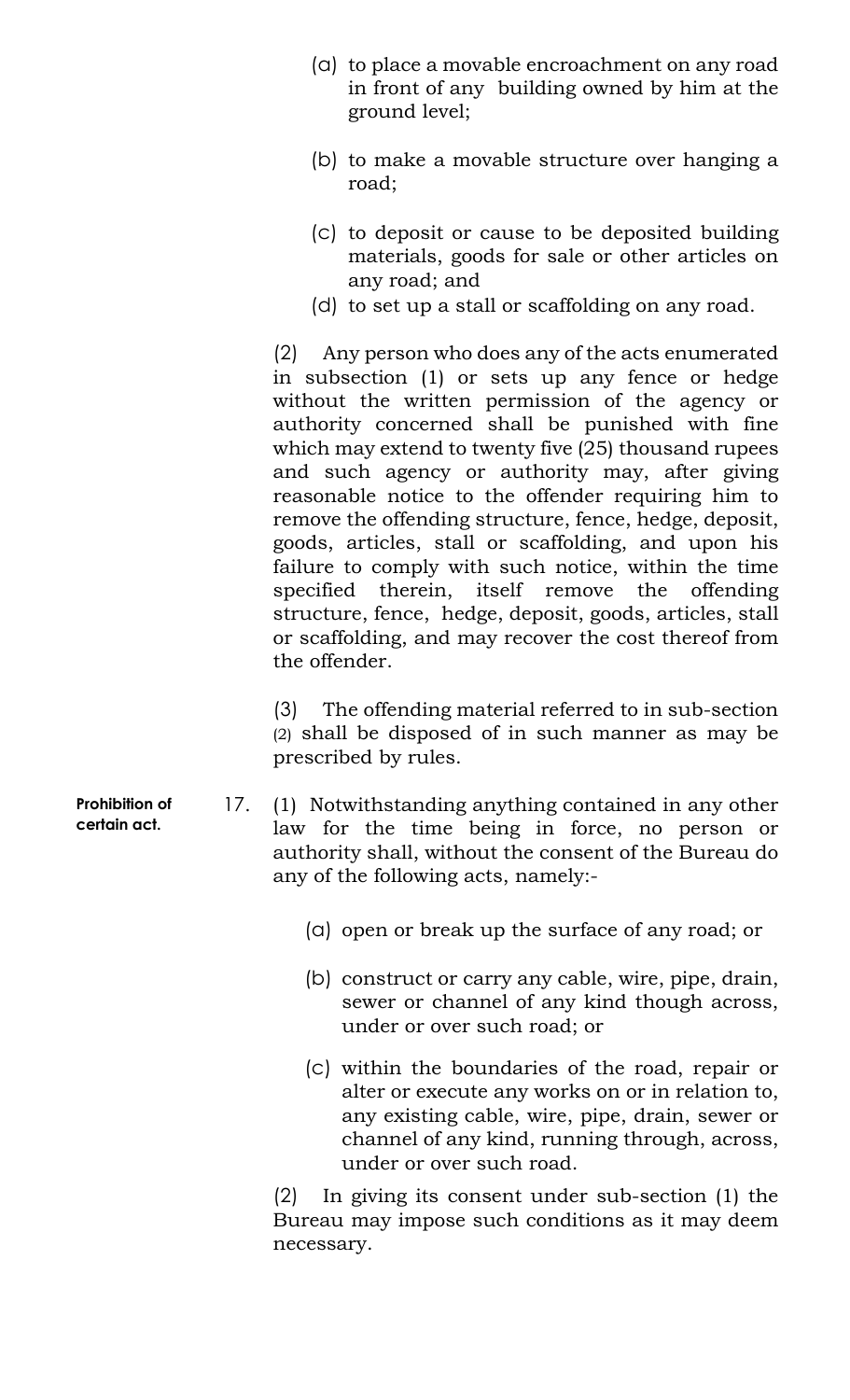(3) If without the consent of the Bureau any person does any act enumerated in sub-section (2) he shall be punished with fine which may extend to ten (10) thousand rupees and the Bureau shall give reasonable notice to the offender requiring him to remove the unauthorized works, and restore the road to its former condition, and upon his failing to comply therewith within a reasonable time, may itself remove the said works and restore the road as aforesaid, and may recover the cost from the person concerned.

**Temporary closure of roads.** 18. (1) When any road or portion thereof is temporarily closed for repairs or for any other purpose connected with the functions of the Bureau under this Act in such manner as to interfere with the passage of traffic, the concerned agency or authority shall set up notices diversions, barriers or other devises as advised by the Bureau at each end of the closed portion, and such agency or authority may also announce the fact by such other means as it may deem roper.

> (2) The concerned agency or authority shall further provide, so far as may be, reasonable means of access to the open portion of the road from the adjoining areas which have been deprived of access by such closure, as well as a reasonable passage for through traffic, and may, for these purposes, make temporary access or diversion roads in accordance with the advice of the Bureau.

**Permanent closure of roads.** 19. (1) The concerned agency or authority, intending permanently to close a road or any portion of a road shall consult the Bureau and give notice through one or more newspapers to general public of its intention.

> (2) The notice shall invite objections to the proposed closure within a period of not less than a fortnight from the date of publication.

> (3) In arriving at its decision, the concerned agency or authority shall keep advice of the Bureau in view and take all such objections into consideration after making such other enquiries as it may deem necessary to ensure that the proposed closure will not cause inconvenience to the inhabitants of the affected area on account of lack of alternative means of access to or movement within such area.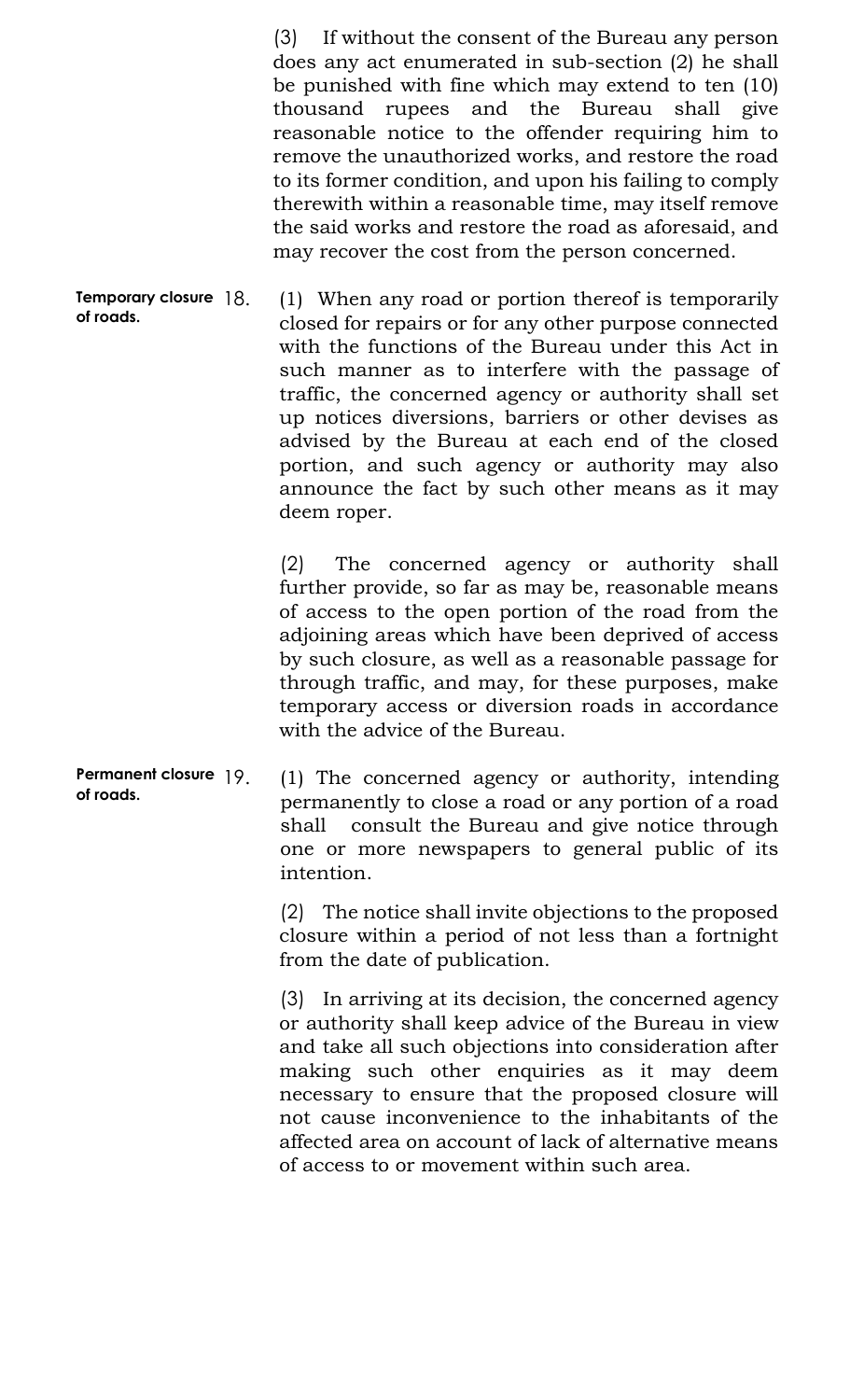(4) Where inconvenience as aforesaid is likely to result, the concerned agency or authority may in consultation with the Bureau, close the road, if the Bureau is satisfied that an alternative road whether previously existing or newly constructed will more satisfactorily meet the general requirements of the area that the road proposed to the closes.

(5) If any person is aggrieved by such decision, he may appeal to the Committee against such decision and the orders passed by the Committee on appeal shall be final.

**Regulations of classes of vehicles or animals on a road.** 20. The concerned agency or authority may in consultation with the Bureau, prohibit or restrict either permanently or temporarily, the taking of any class of vehicles or animals or the movement of pedestrians over a road or any part thereof, if such prohibition or restriction is, in its opinion, necessary for the public safety or convenience, or for any other sufficient reasons.

## **CHAPTER-VI FINANCE AUDIT AND ACCOUNTS**

- 21. (1) There shall be a separate fund of the Bureau known as the "Traffic Engineering Bureau Fund".
	- $(2)$  The Fund shall consist of
		- (a) grants and subsidy received from The Government;
		- (b) loans raised or obtained by the Bureau;
		- (c) fees, and other charges for services rendered under this Act;
		- (d) grants made by local authority ; provided that the Building Control Authority shall make such grants as may from time to time be fixed by The Government;
		- (e) all moneys received from the Federal Government or any other donor agency of Pakistan or foreign origin; and
		- (f) all other sums receivable under this Act.

**Fund.**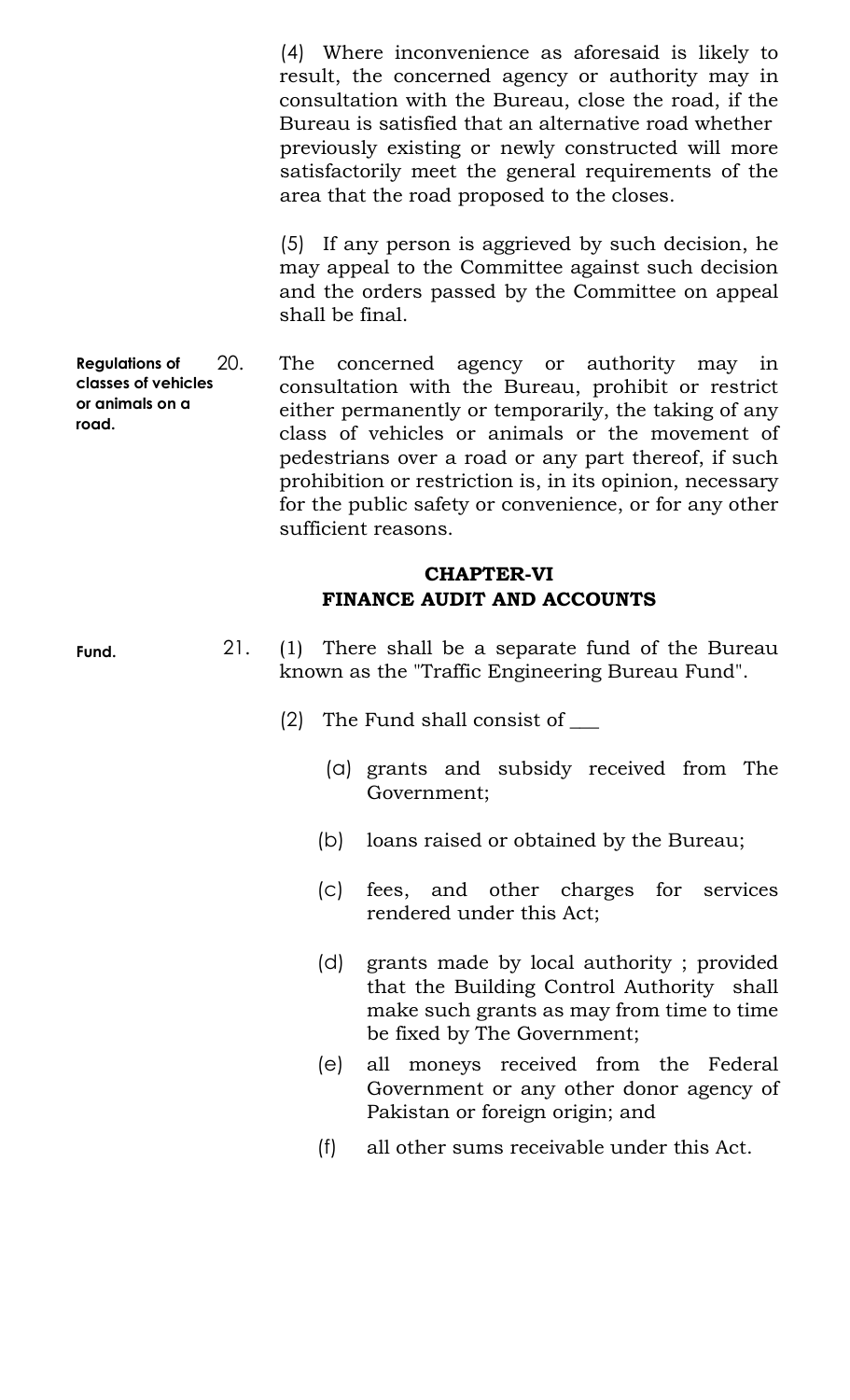| Crediting of the<br>funds.                     | 22. | The amounts credited in the Fund shall be<br>deposited in any Scheduled Bank approved by<br>the Government;                                                                                                      |
|------------------------------------------------|-----|------------------------------------------------------------------------------------------------------------------------------------------------------------------------------------------------------------------|
| Investment and<br>utilization of the<br>funds. | 23. | (1) The Fund shall be administered by the Bureau<br>and shall be utilized for meeting expenses<br>necessary for carrying out the purposes of this<br>Act including the payment of,                               |
|                                                |     | (a) charges in connection with the surveys,<br>lay<br>research<br>out<br>construction,<br>or<br>reconstruction or repairs of roads<br>or<br>execution of a scheme prepared under this<br>Act;                    |
|                                                |     | loans and interest thereon;<br>(b)                                                                                                                                                                               |
|                                                |     | (c) salaries and other remuneration to the<br>members of staff, officers including the<br>Director, experts, consultants, agencies<br>employed for any work under this Act and<br>other employees of the Bureau. |
|                                                |     | (2) The Fund may be invested with any security of<br>the Federal Government or Provided by government<br>or any other security approved by The Government.                                                       |
| Loans grants, aid $24.$<br>and gifts.          |     | The Bureau may with the pervious sanction of the<br>Board and on such terms and conditions as may be<br>approved by the Board obtain,                                                                            |
|                                                |     | loans from banks or other sources for<br>$(\Box)$<br>carrying out the purposes of this Act.                                                                                                                      |
|                                                |     | (b) grants, aid loans or gifts from doner<br>agencies of Pakistan or foreign origin.                                                                                                                             |
| <b>Accounts and</b><br>audit.                  | 25. | (1) The Bureau shall maintain its accounts and<br>record in such from and in such manner as may be<br>prescribed by rules.                                                                                       |
|                                                |     | (2) The Bureau shall prepare or cause to be<br>prepared annual Balance sheet as my be prescribed<br>by rules.                                                                                                    |
|                                                |     | (3) The accounts of the Bureau shall be audited at<br>least once in every financial year by External<br>auditors approved by The Government on such<br>payment as may be determined by The Government.           |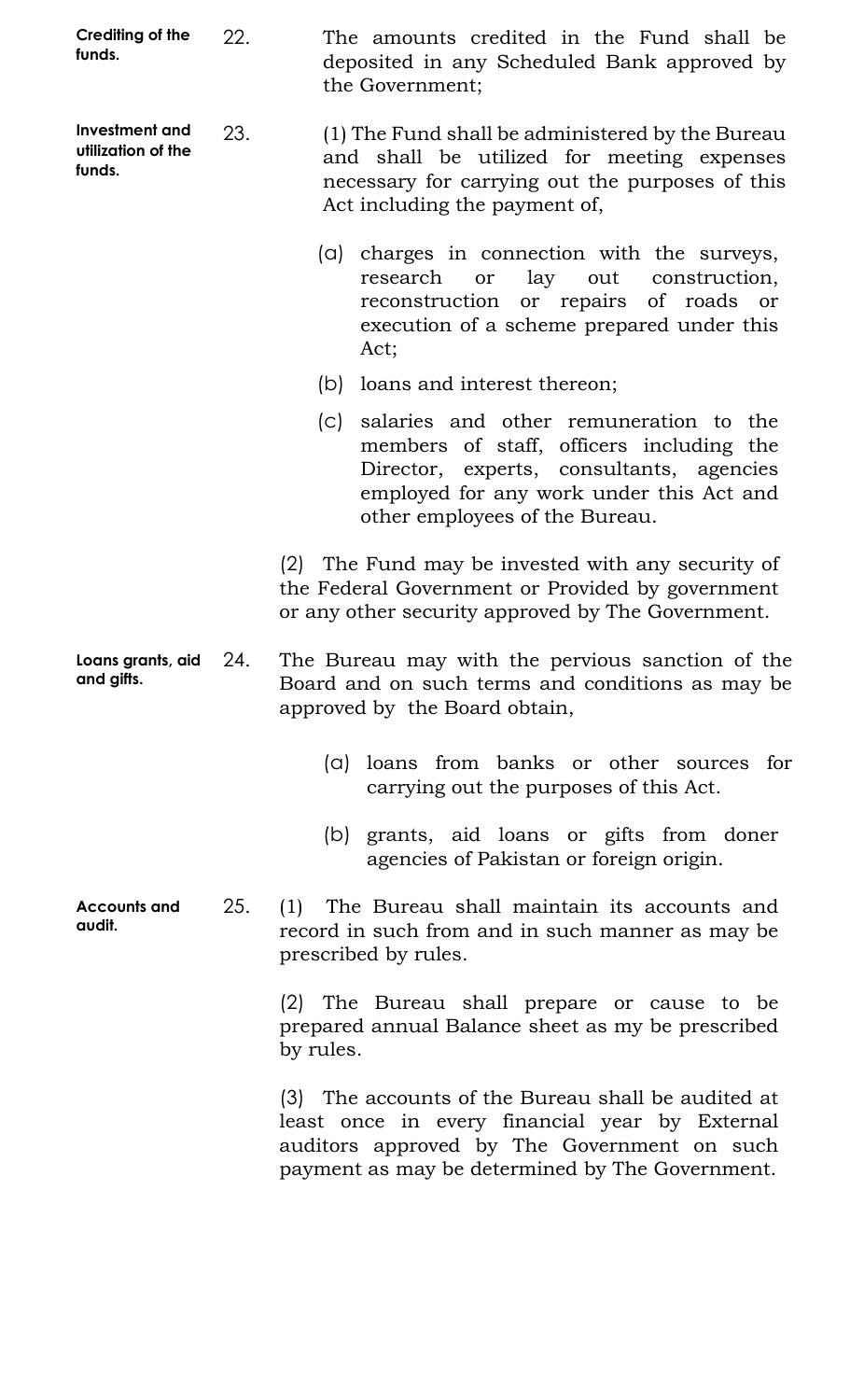(4) A statement of the finally audited accounts under such sub-section (3) along with the reposts of the auditors shall be furnished to the committee within four months after the end of every financial year.

**Recovery of Dues** All sums recoverable under this Act from any person or body of persons or agency shall be recovered as arrears of land revenue.

# **CHAPTER –VII PROCEDURE AND PENALTIES**

**Cognizance of offence.** 27. No court except the court of Magistrate First Class shall take cognizance of any offence punishable under this Act or any rule, except on a report in writing made by the Bureau or by a person duly authorized by it in this behalf.

# **CHAPTER –VIII MISCELLANEOUS PROVISIONS**

- **Persons deemed to be public servants.** 28. All person acting under the authority of the Board, Committee or the Bureau in the carrying out or any of the provisions of this Act or the rules made there under shall be deemed to be public servants within the meaning of section 21 of the Pakistan penal Code.
- **Protection to persons taking action Under the Act.** 29. No suit, prosecution or other legal proceeding shall lie against any person for anything which is in good faith done or intended to be done under or in pursuance of this Act or any rules.
- **Control of Government over acts and proceeding of**  30. All acts and proceedings of the Committee or Bureau shall be subject to control of the Board and the Board may suspend or modify any such act or proceedings.
- **Power to give direction.** 31. The Board may require the Committee or Bureau and the committee may require the Bureau to furnish to it any document, return, statement, statistics or any other information regarding any matter under this Act and the Committee, or as the case may be, the Bureau shall comply with such requisition.

**the bureau.**

**Annual report.** 32. The bureau shall, within three months after expiry of each financial year, furnish an annual report to the Board through the committee on the conduct of the its affairs for that year.